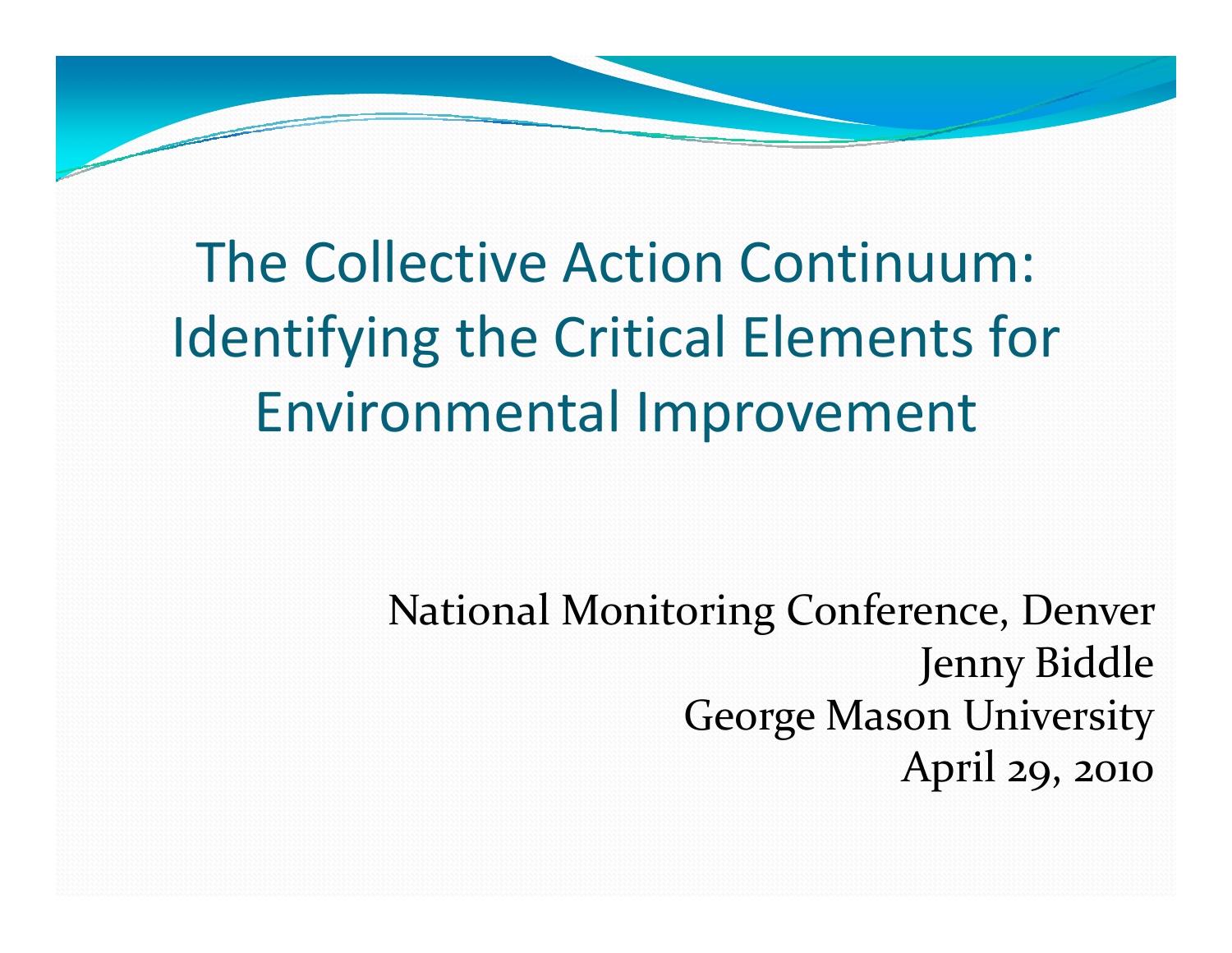### Collective Action

 $\bullet$  Act of coming together to achieve a common goal

• Consensus decision-making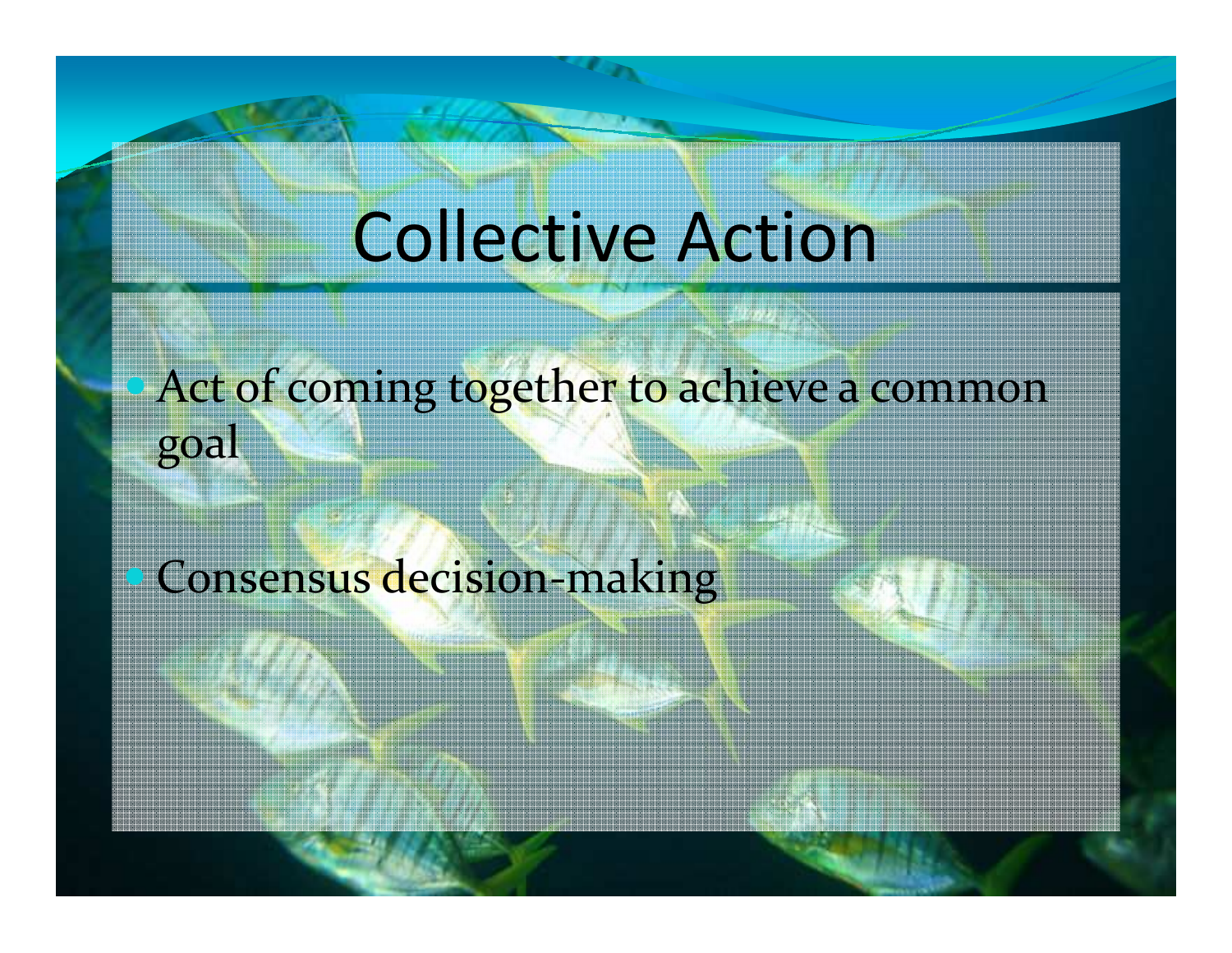## The Three C's of Collective Action**Cooperation**

**Coordination** 

**Collaboration**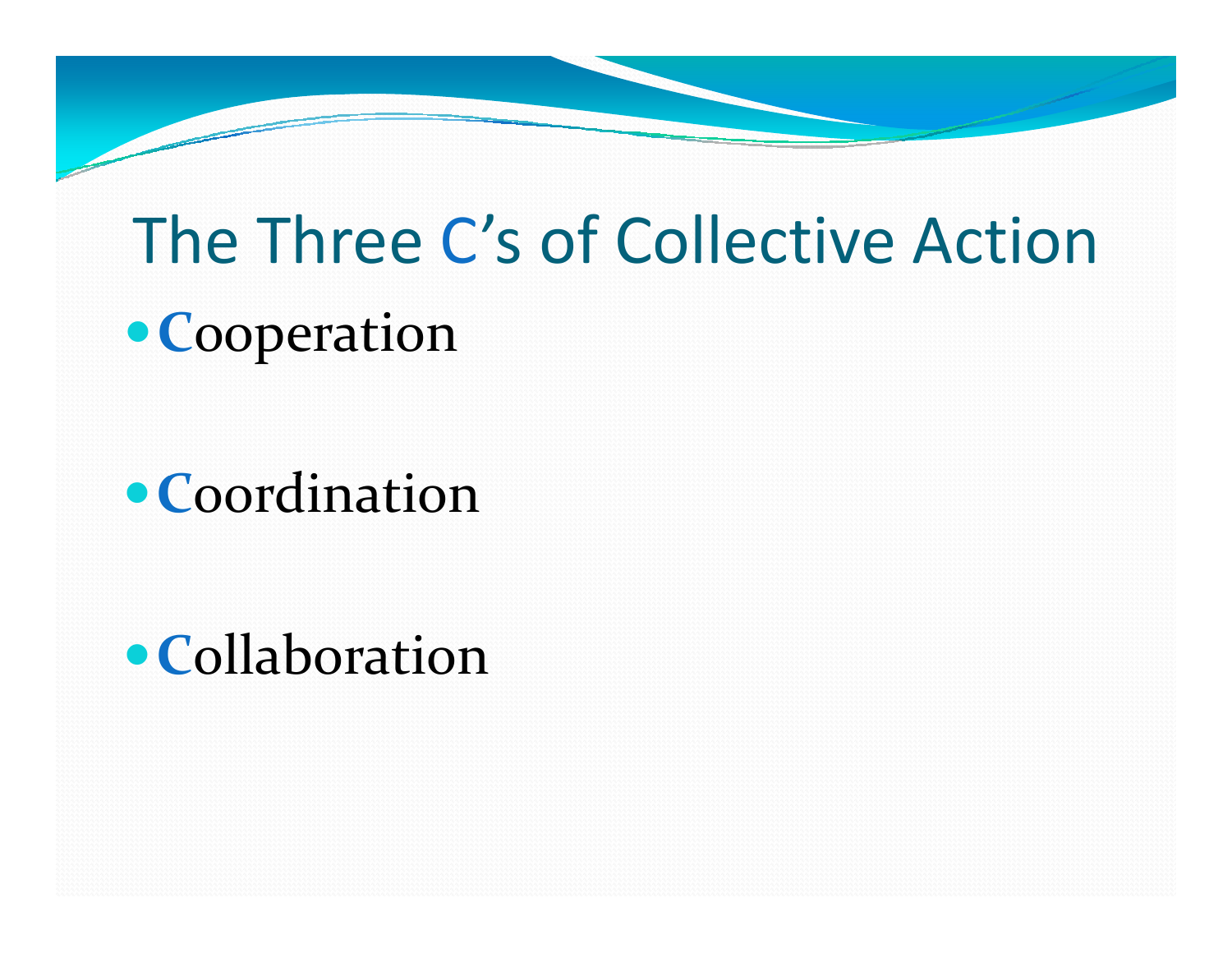# The Three C's of Collective Action*Organized* **<sup>C</sup>**ooperation

*Systematic* **<sup>C</sup>**oordination

*Synergistic* **<sup>C</sup>**ollaboration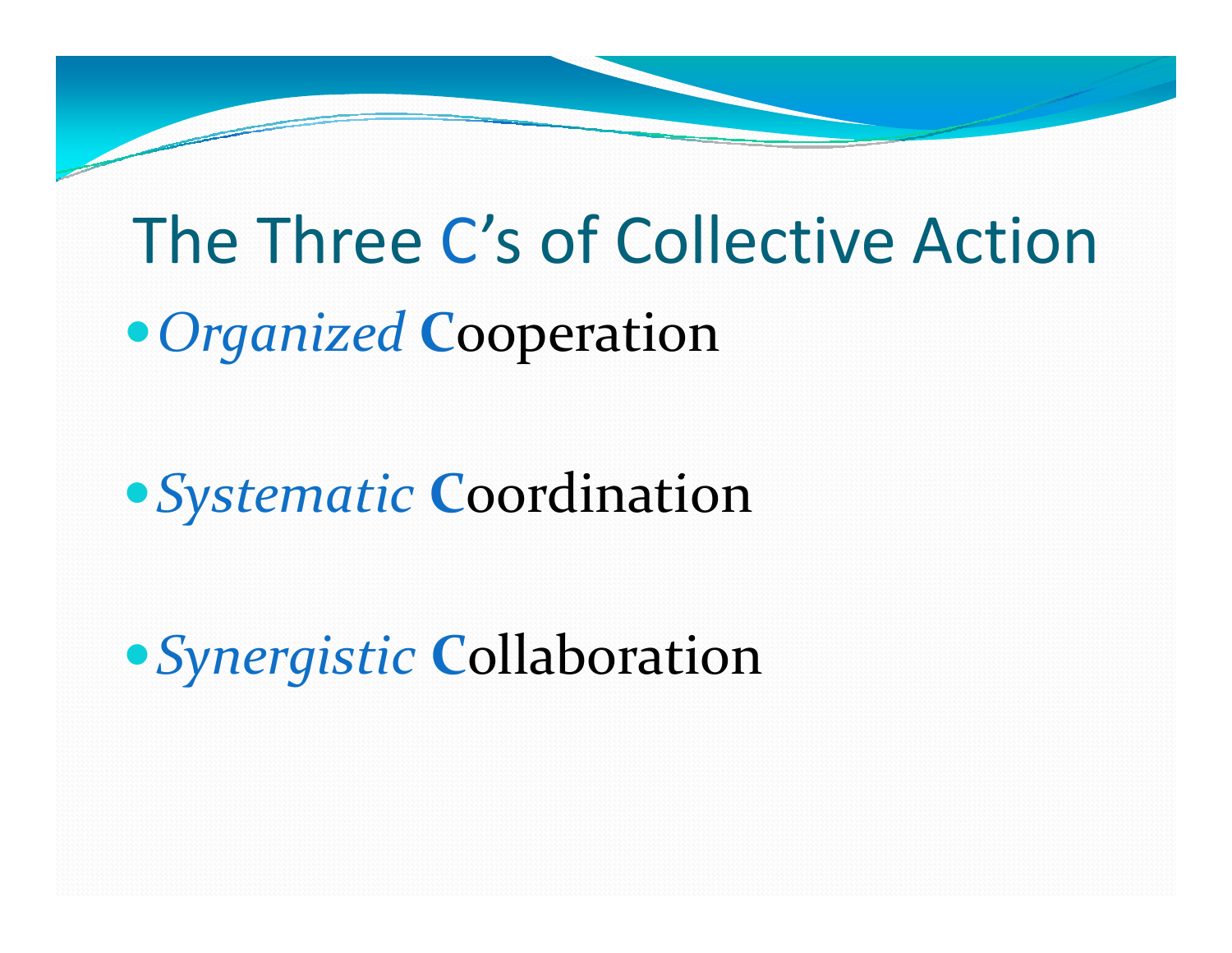### The Three C's of Collective Action

- *Organized* Cooperation -requires some level of recognition by each partner of a common interest or goal.
- *Systematic* Coordination –involves the coordination of actors' time and resources involvesspecialized participation and formulated planning.
- *Synergistic* Collaboration -viewed as a higherorder level of collective action, involving the systematic implementation of a plan through selfperpetuating action.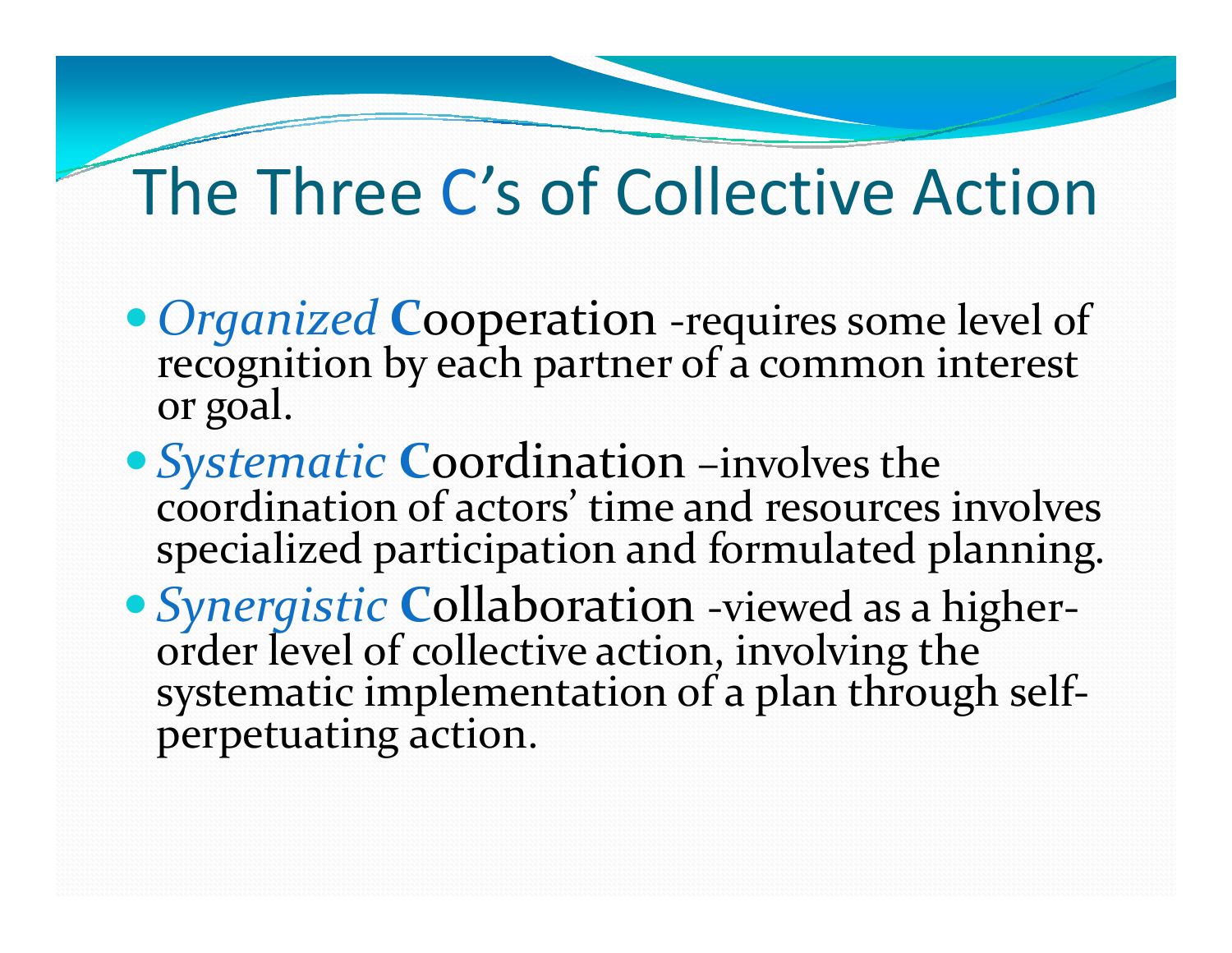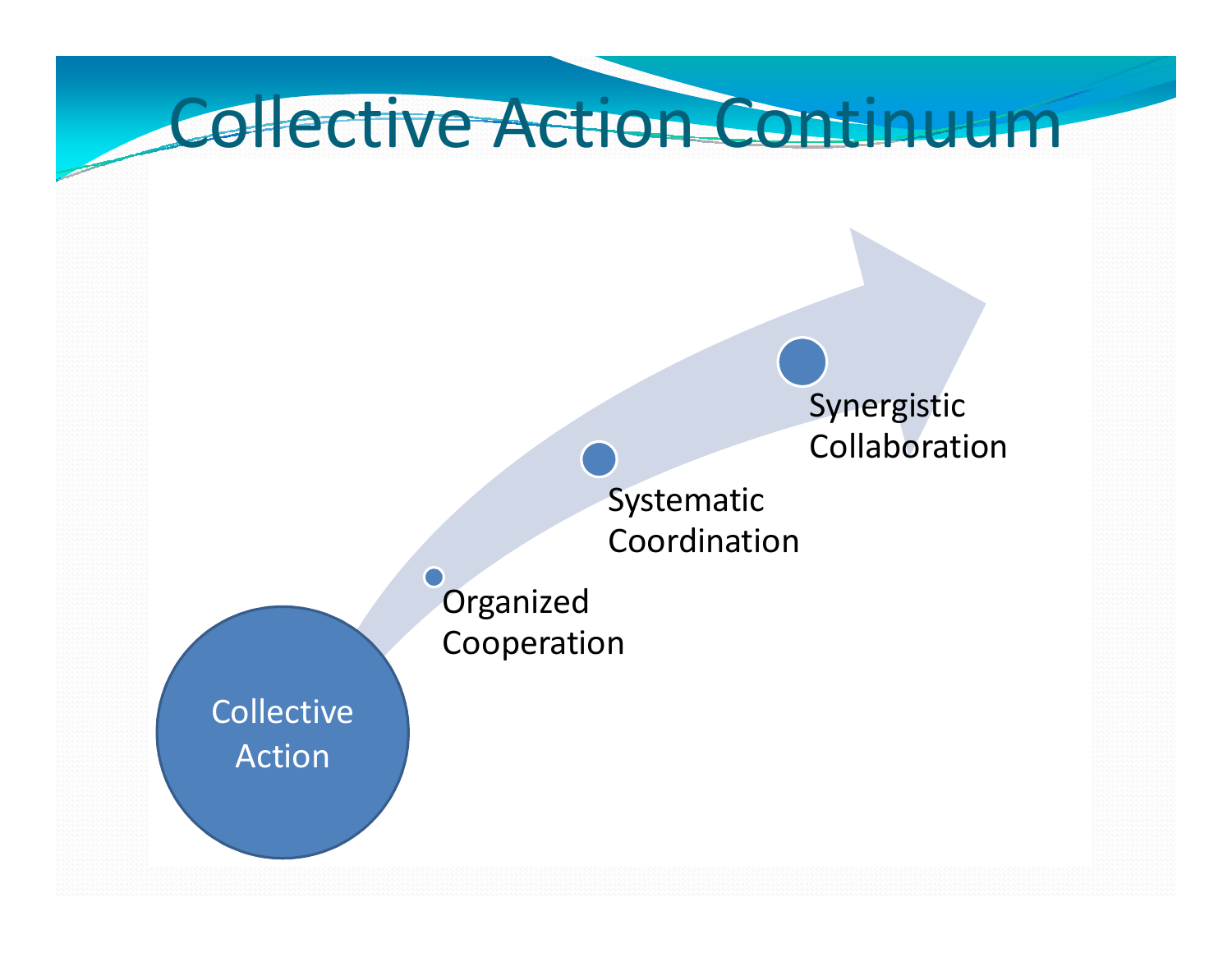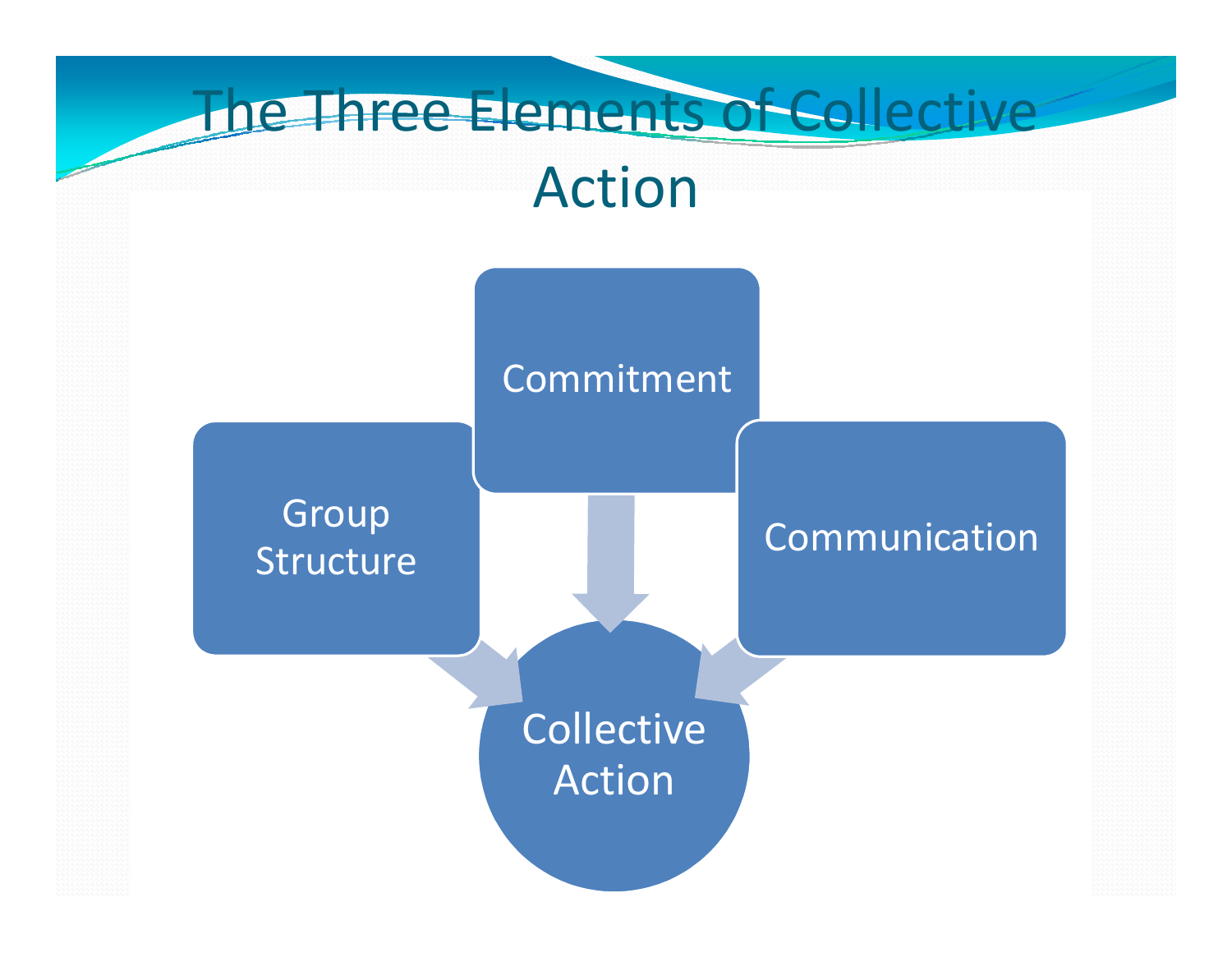| <b>Elements of</b><br><b>Collective Action</b> | <b>Group</b><br><b>Structure</b>            | <b>Commitment</b>                    | <b>Communication</b>             |
|------------------------------------------------|---------------------------------------------|--------------------------------------|----------------------------------|
| <b>Components of</b><br><b>Elements</b>        | Clear<br><b>Mission</b><br><b>Statement</b> | Individual<br>Participation          | Frequency                        |
|                                                | Individual<br>Perception<br>of Role         | Human<br><b>Resources</b>            | Mode                             |
|                                                | Knowledge<br>Capabilities                   | <b>Technical</b><br><b>Resources</b> | Written, formal<br>documentation |
|                                                |                                             | Financial<br><b>Resources</b>        |                                  |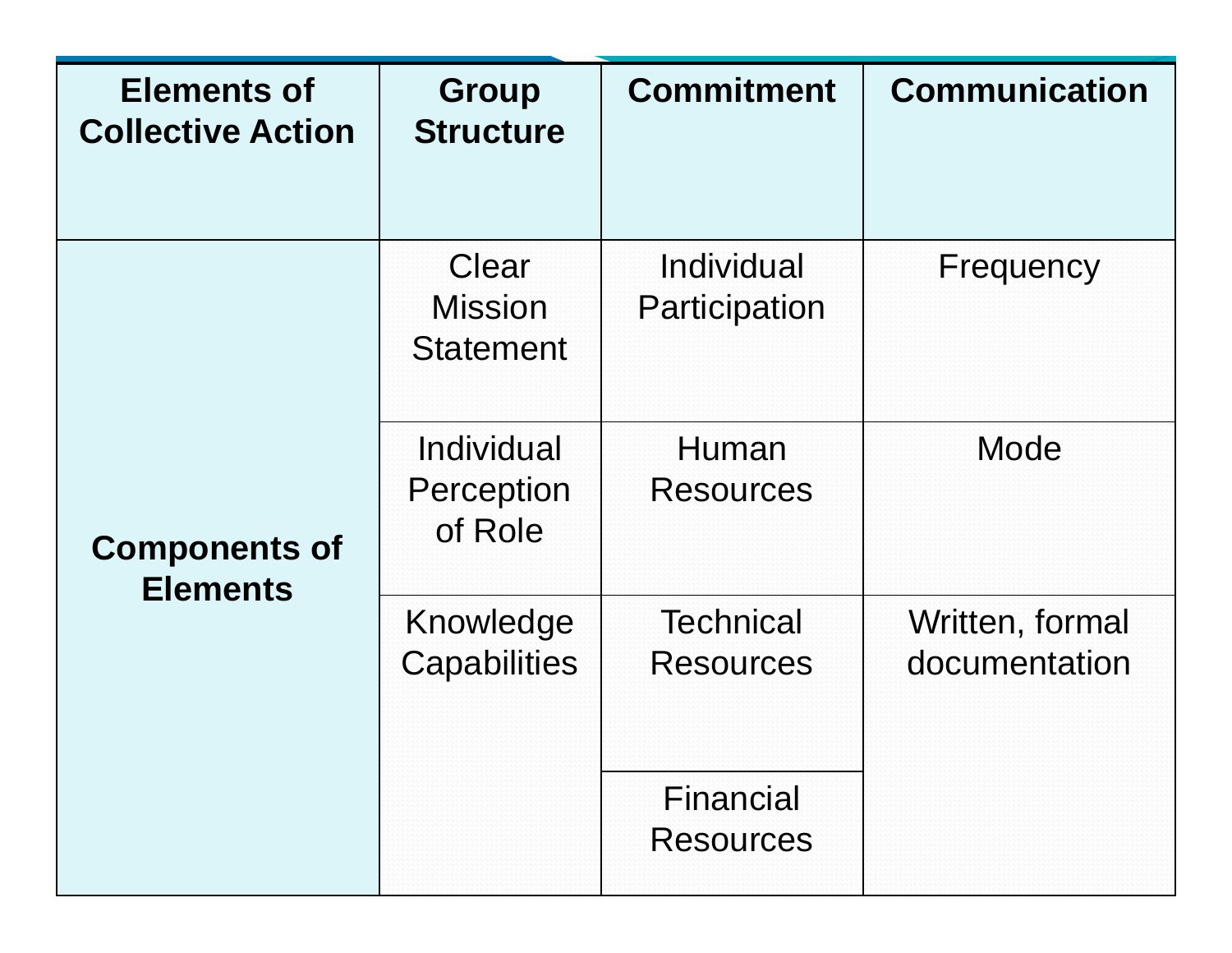

#### **EnvironmentalImprovements**

Synergistic Collaboration

Systematic Coordination

**Organized** Cooperation

**Collective** Action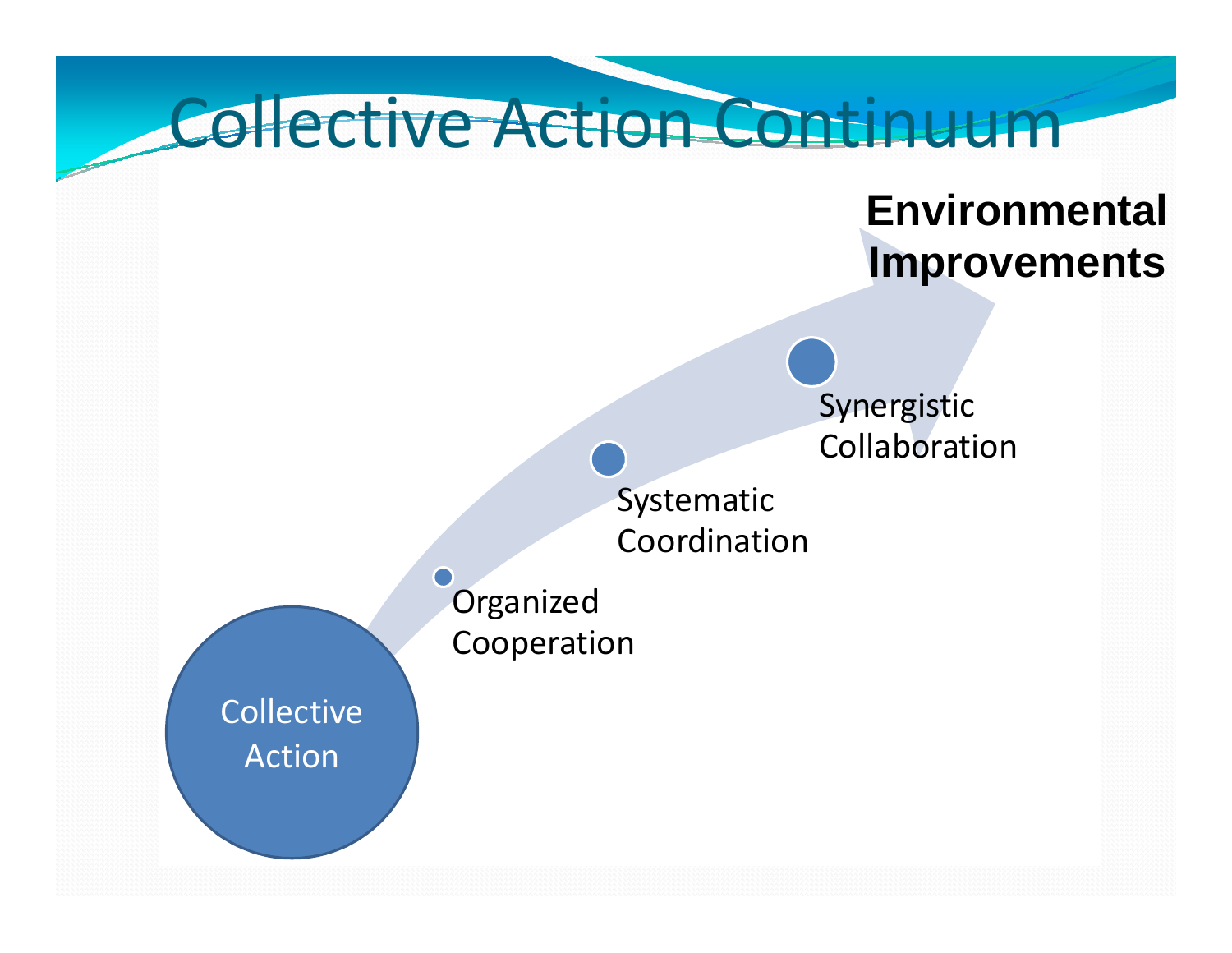### Watershed Partnerships

- Type of Collective Action
- Watershed approach
- Stakeholders



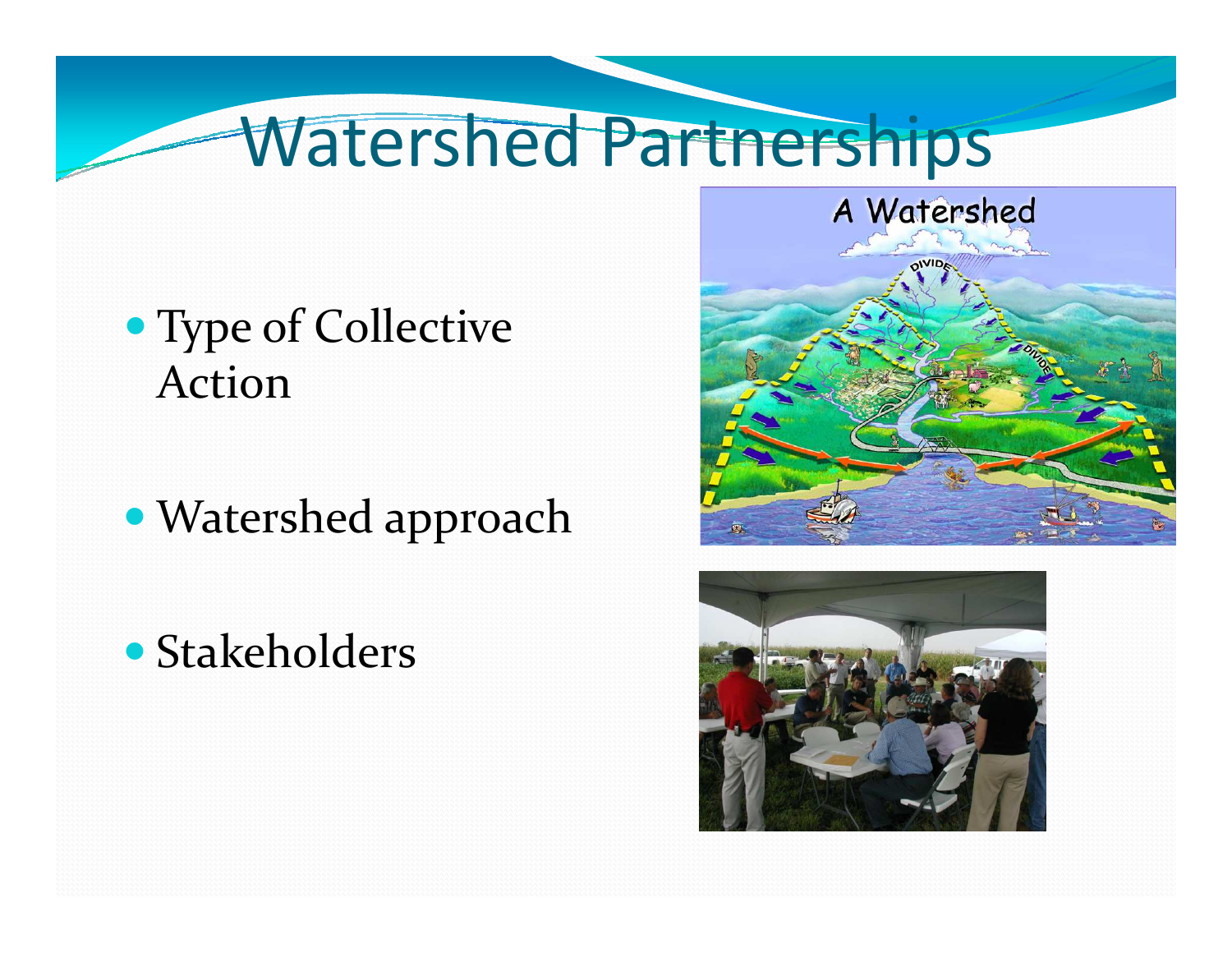National Monitoring Program (NMP)

- S. 319 of CWA
- Long-Term Monitoring Projects to Document Water Quality Improvements from BMPs
- Program in 1992 and consists presently of 28 watershed projects from across the country • 26-completed.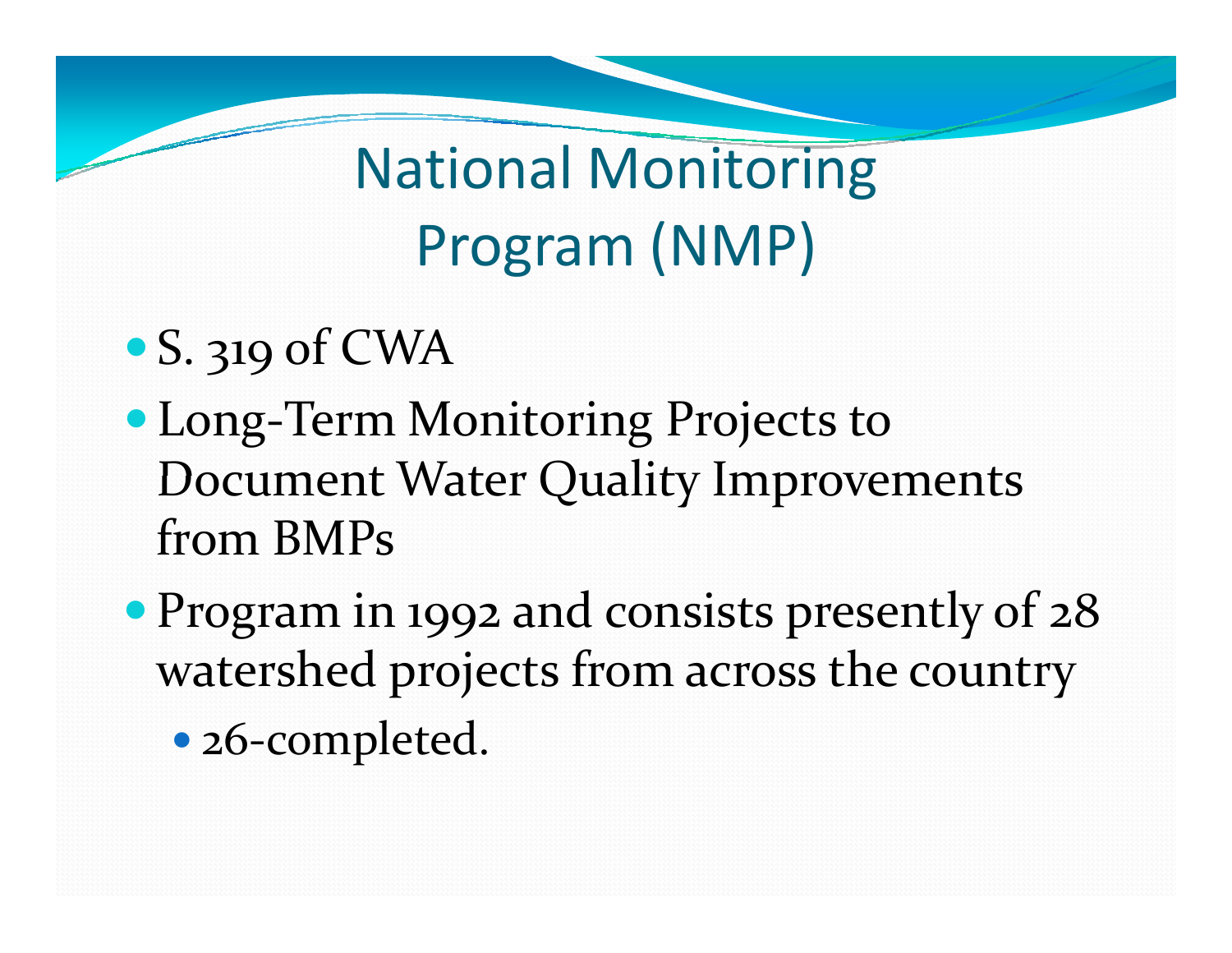### Program (NMP)

National Monitoring

- Water Quality Monitoring Design
	- Paired watershed ( $\sigma$  paired sites- $\sigma$   $\epsilon$ • Paired watershed (2 paired sites-2 control/2 treatment)
	- Upstream/downstream
- Water Quality Variables
	- Chemical- nutrients, DO, BOD, conductivity, bacteria
	- Physical- flow, TSS, temperature, turbidity, acidity
	- Biological- fish, macro invertebrates, habitat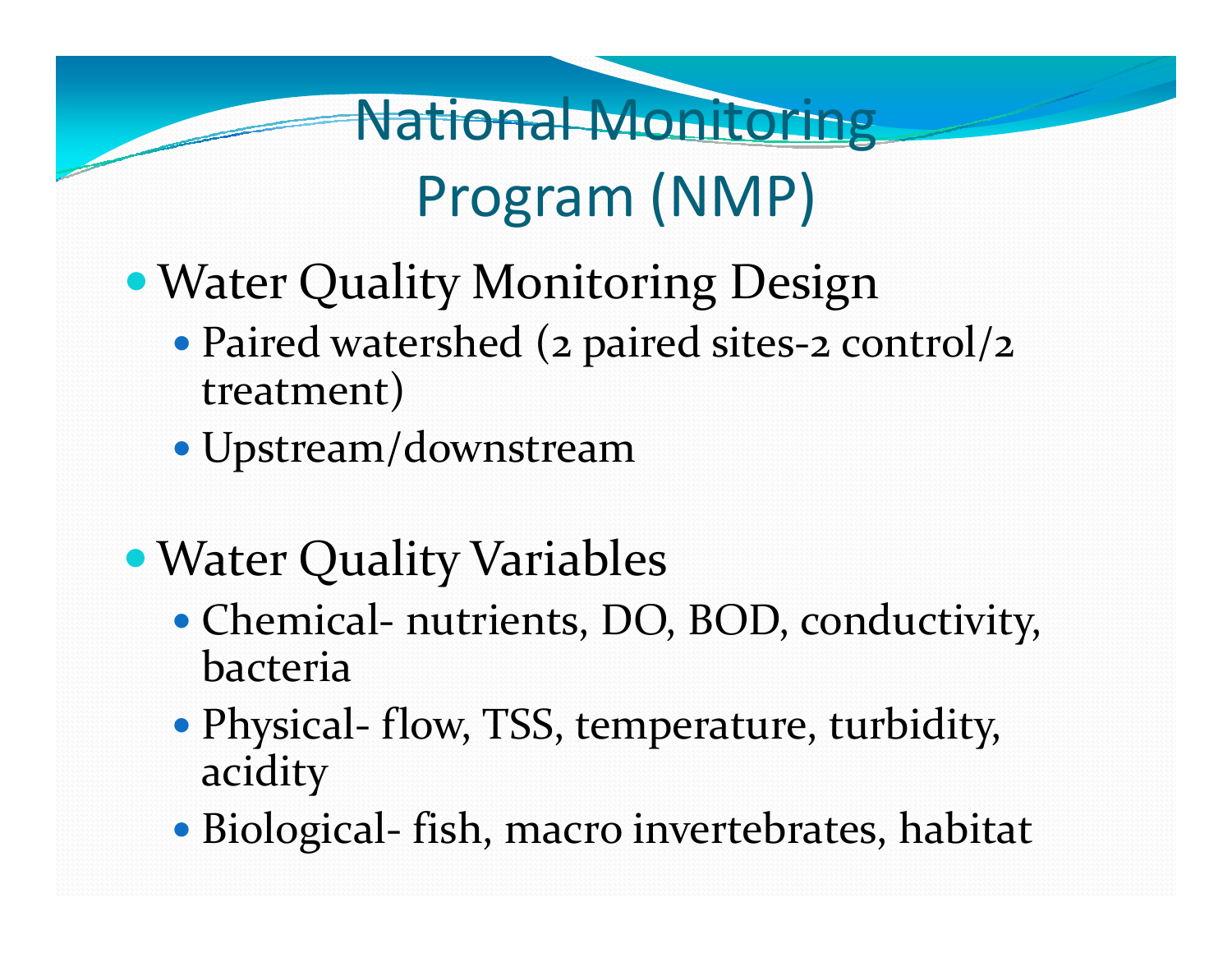## Research Design

- Surveyed participants of the 26 watershed projects on:
	- group structure
	- commitment
	- communication
- NMP longitudinal water quality data used to:
	- assess environmental improvements
	- relationship with elements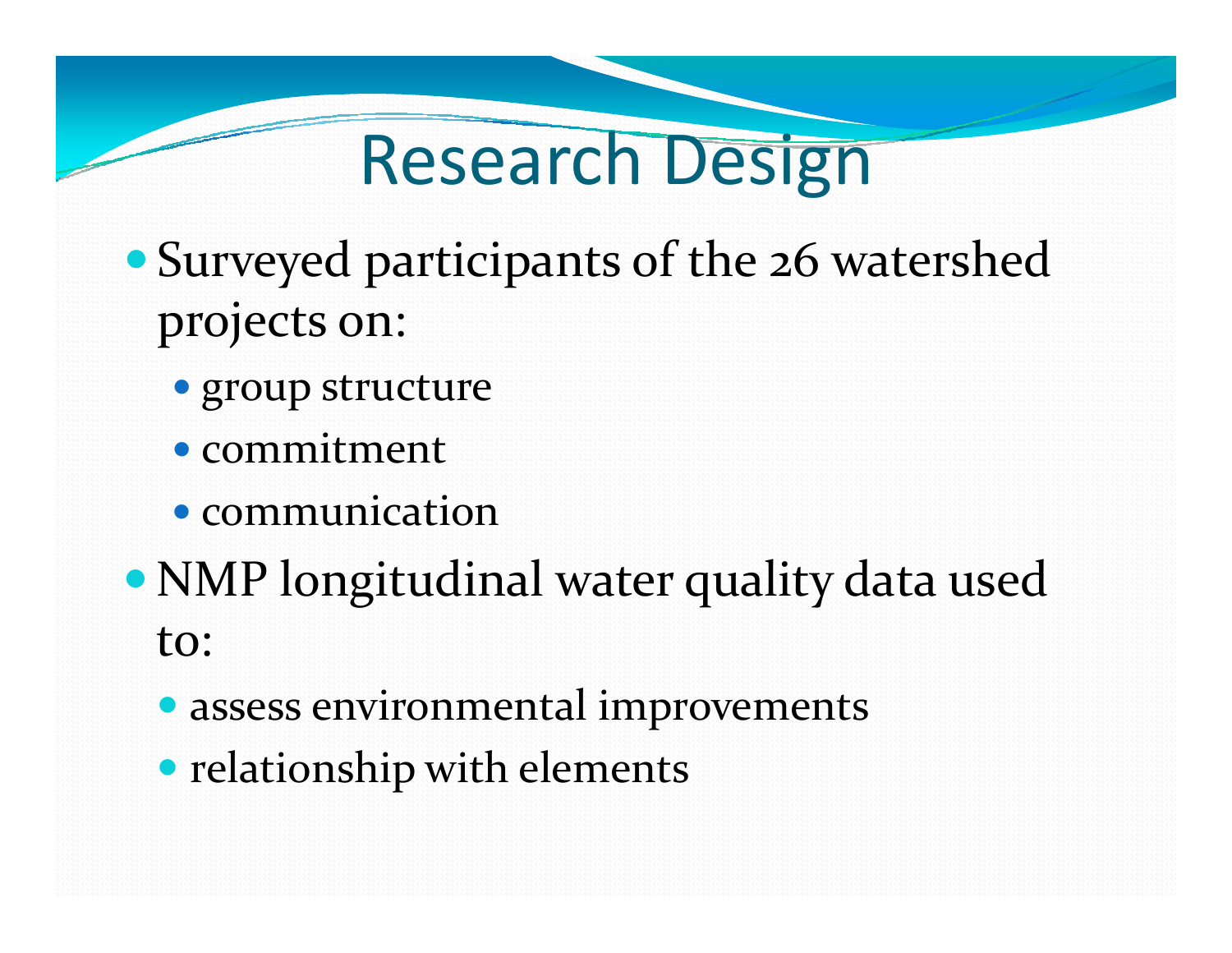# Preliminary Findings